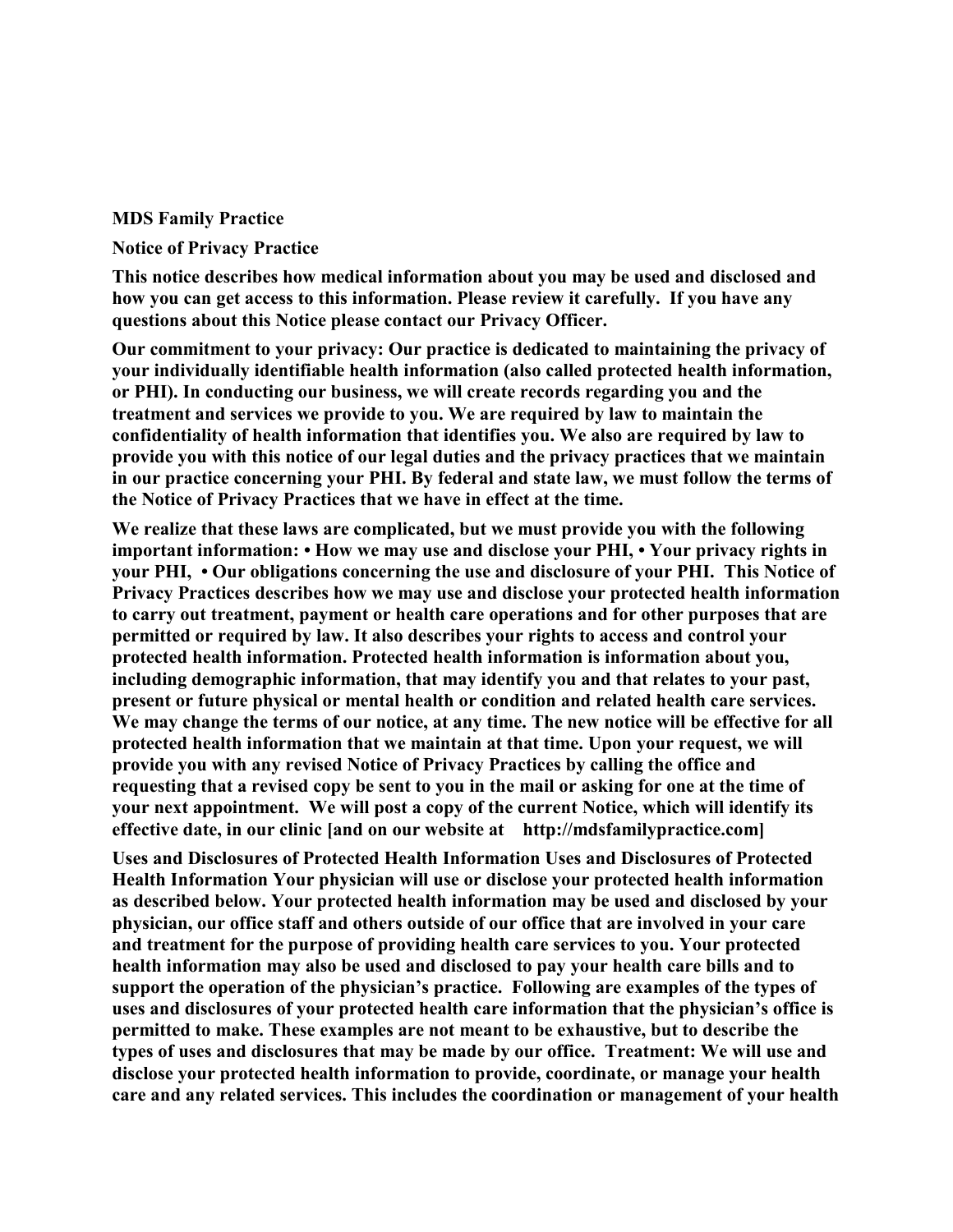**care with a third party that has already obtained your permission to have access to your protected health information. For example, we would disclose your protected health information, as necessary, to a home health agency that provides care to you. We may also disclose protected health information to other physicians who are treating you. For example, your protected health information may be provided to a physician to whom you have been referred to ensure that the physician has the necessary information to diagnose or treat you. In addition, we may disclose your protected health information from time-totime to another physician or health care provider (e.g., a specialist or laboratory) who, at the request of your physician, becomes involved in your care by providing assistance with your health care diagnosis or treatment to your physician.** 

**Payment: Your protected health information will be used, as needed, to obtain payment for your health care services. This may include certain activities that your health insurance plan may undertake before it approves or pays for the health care services we recommend for you such as; making a determination of eligibility or coverage for insurance benefits, reviewing services provided to you for medical necessity, and undertaking utilization review activities. For example, obtaining approval for a test or procedure may require that your relevant protected health information be disclosed to the health plan to obtain approval for this requested service.** 

**Healthcare Operations: We may use or disclose, as-needed, your protected health information in order to support the business activities of your physician's practice. These activities include, but are not limited to, quality assessment activities, employee review activities, licensing, marketing and fundraising activities, and conducting or arranging for other business activities. For example, we may disclose your protected health information during training of new employees or quality reviews of an employee's work. We may also call you by name in the waiting room when your physician is ready to see you. We may use or disclose your protected health information, as necessary, to contact you to remind you of your appointment. We will share your protected health information with third party "business associates" that perform various activities (e.g., billing, transcription services, etc.) for the practice. Whenever an arrangement between our office and a business associate involves the use or disclosure of your protected health information, we will have a written contract that contains terms that will protect the privacy of your protected health information. We may use or disclose your protected health information, as necessary, to provide you with information about treatment alternatives or other health-related benefits and services that may be of interest to you. We may also use and disclose your protected health information for other marketing activities. For example, your name and address may be used to send you a newsletter about our practice and the services we offer. We may also send you information about products or services that we believe may be beneficial to you. You may contact our Privacy Officer to request that these materials not be sent to you.** 

**Other Permitted or Required Uses and Disclosures of Health Information We may use or disclose your protected health information in the following situations without your consent or authorization: 1. As required by law. We may disclose your health information when required by federal, state, or local law to do so. For example, we are required by the Department of Health and Human Services (DHHS) to disclose your health information in order to allow DHHS to evaluate whether we are in compliance with the federal privacy regulations. 2. Public health risks. Our practice may disclose your PHI to public health**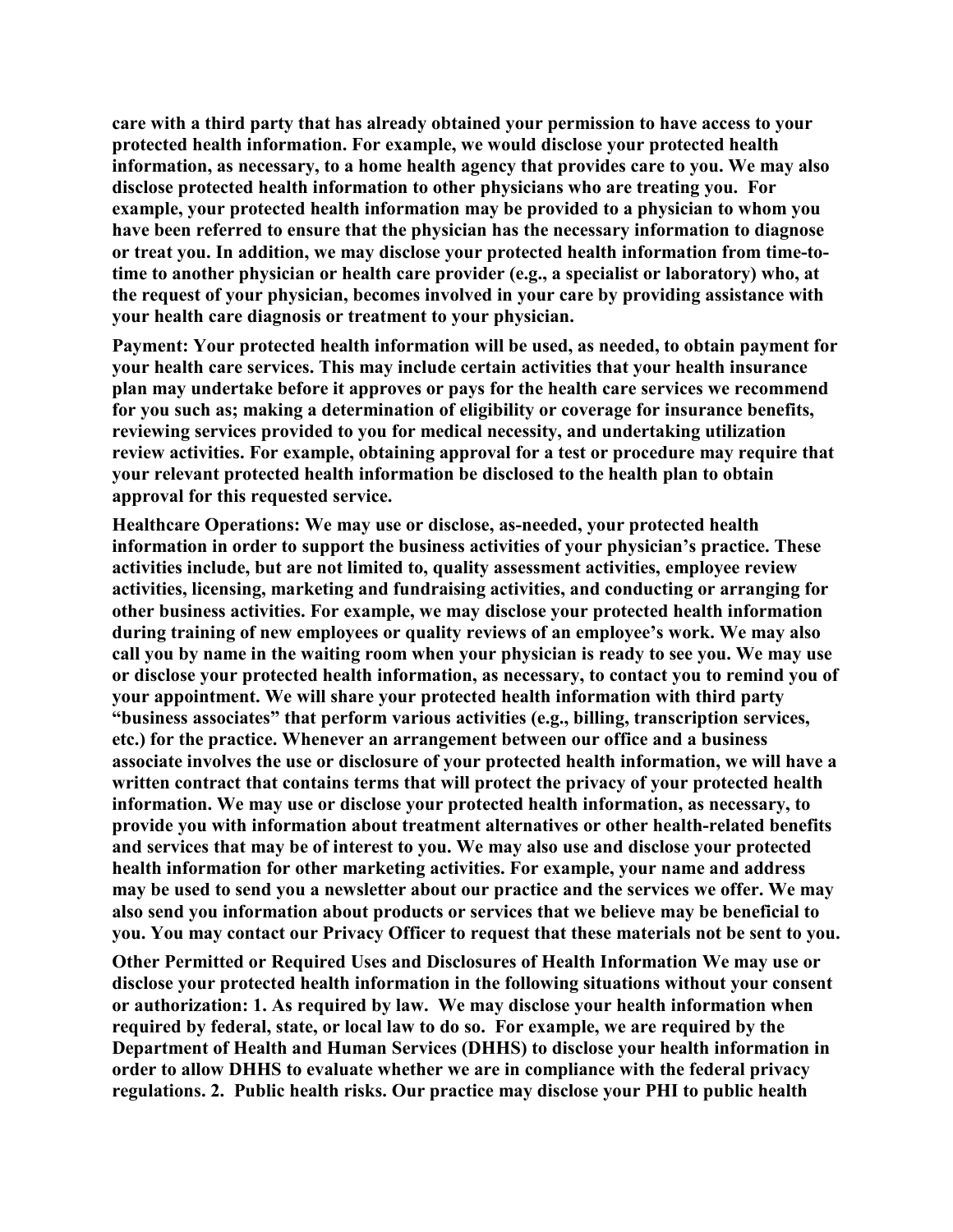**authorities that are authorized by law to collect information for the purpose of: • Maintaining vital records, such as births and deaths, • Reporting child abuse or neglect, • Preventing or controlling disease, injury or disability, • Notifying a person regarding potential exposure to a communicable disease, • Notifying a person regarding a potential risk for spreading or contracting a disease or condition, • Reporting reactions to drugs or problems with products or devices, • Notifying individuals if a product or device they may be using has been recalled, • Notifying appropriate government agency (ies) and authority (ies) regarding the potential abuse or neglect of an adult patient (including domestic violence); however, we will only disclose this information if the patient agrees or we are required or authorized by law to disclose this information, • Notifying your employer under limited circumstances related primarily to workplace injury or illness or medical surveillance. 3. Health oversight activities. Our practice may disclose your PHI to a health oversight agency for activities authorized by law. Oversight activities can include, for example, investigations, inspections, audits, surveys, licensure and disciplinary actions; civil, administrative and criminal procedures or actions; or other activities necessary for the government to monitor government programs, compliance with civil rights laws and the health care system in general. 4. Lawsuits and Judicial proceedings. Our practice may use and disclose your PHI in response to a court or administrative order, if you are involved in a lawsuit or judicial proceeding. We also may disclose your PHI in response to a discovery request, subpoena or other lawful process by another party involved in the dispute. 5. Law enforcement. We may release PHI if asked to do so by a law enforcement official: • Regarding a crime victim in certain situations, if we are unable to obtain the person's agreement, • Concerning a death we believe has resulted from criminal conduct, • Regarding criminal conduct at our offices, • In response to a warrant, summons, court order, subpoena or similar legal process, • To identify/locate a suspect, material witness, fugitive or missing person, • In an emergency, to report a crime (including the location or victim(s) of the crime, or the description, identity or location of the perpetrator). 6. Deceased patients. Our practice may release PHI to a medical examiner or coroner to identify a deceased individual or to identify the cause of death. If necessary, we also may release information in order for funeral directors to perform their jobs. 7. Serious threats to health or safety. Our practice may use and disclose your PHI when necessary to reduce or prevent a serious threat to your health and safety or the health and safety of another individual or the public. Under these circumstances, we will only make disclosures to a person or organization able to help prevent the threat. 8. Military. Our practice may disclose your PHI if you are a member of U.S. or foreign military forces (including veterans) and if required by the appropriate authorities. 9. National security. Our practice may disclose your PHI to federal officials for intelligence and national security activities authorized by law. We also may disclose your PHI to federal and national security activities authorized by law. We also may disclose your PHI to federal officials in order to protect the president, other officials or foreign heads of state, or to conduct investigations.** 

**10. Workers' compensation. We may disclose your health information to worker's compensation programs when your health condition arises out of a work-related illness or injury. 11. Inmates. If you are an inmate of a correctional institution or under the custody of a law enforcement official, we may use or disclose your health information to the correctional institution or to the law enforcement official as may be necessary (i) for the institution to provide you with health care; (ii) to protect the health or safety of you or**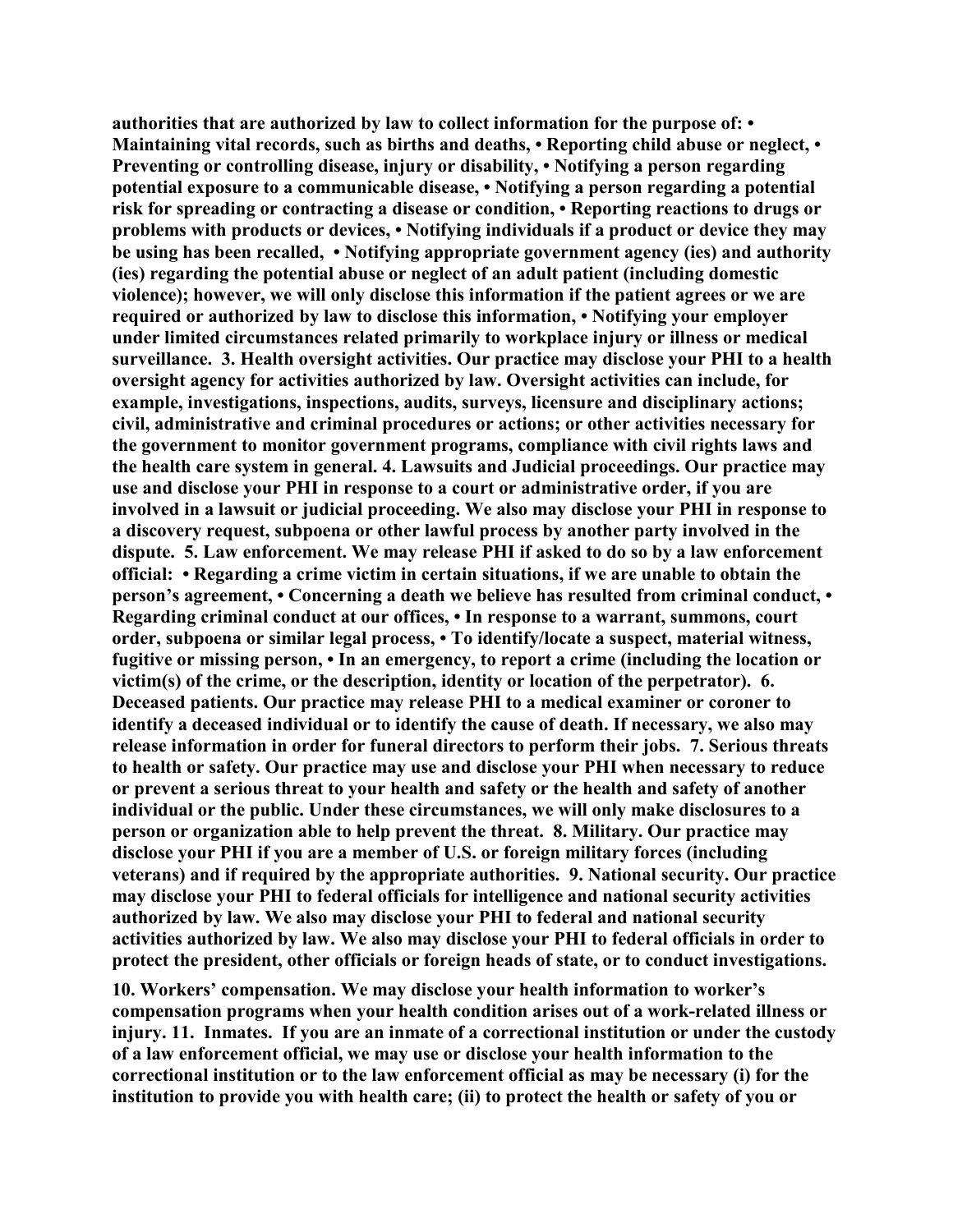**another person; or (iii) for the safety and security of the correctional institution.** 

**Uses and Disclosures of Health Information in Special Situations We may use and disclose your protected health information in the following instances. You have the opportunity to agree or object to the use or disclosure of all or part of your protected health information. If you are not present or able to agree or object to the use or disclosure of the protected health information, then your physician may, using professional judgment, determine whether the disclosure is in your best interest. In this case, only the protected health information that is relevant to your health care will be disclosed.** 

**Family Members and Friends: We may disclose your health information to individuals, such as family members and friends, who are involved in your care or who help pay for your care. We may make such disclosures when: (a) we have your verbal agreement to do so; (b) we make such disclosures and you do not object; or (c) we can infer from the circumstances that you would not object to such disclosures. For example, if your spouse comes into the exam room with you, we will assume that you agree to our disclosure of your information while your spouse is present in the room.** 

**We also may disclose your health information to family members or friends in instances when you are unable to agree or object to such disclosures, provided that we feel it is in your best interests to make such disclosures and the disclosures relate to that family member or friend's involvement in your care. For example, if you present to our clinic with an emergency medical condition, we may share information with the family member or friend that comes with you to our clinic. We also may share your health information with a family member or friend who calls us to request a prescription refill for you. Finally, we may use or disclose your protected health information to an authorized public or private entity to assist in disaster relief efforts and to coordinate uses and disclosures to family or other individuals involved in your health care.** 

**Emergencies: We may use or disclose your protected health information in an emergency treatment situation. If this happens, your physician shall try to obtain your consent as soon as reasonably practicable after the delivery of treatment. If your physician or another physician in the practice is required by law to treat you and the physician has attempted to obtain your consent but is unable to obtain your consent, he or she may still use or disclose your protected health information to treat you.** 

**Communication Barriers: We may use and disclose your protected health information if your physician or another physician in the practice attempts to obtain consent from you but is unable to do so due to substantial communication barriers and the physician determines, using professional judgment, that you intend to consent to use or disclosure under the circumstances.** 

**Uses and Disclosures of Protected Health Information Based upon Your Written Authorization Other uses and disclosures of your protected health information will be made only with your written authorization, unless otherwise permitted or required by law as described. You may revoke this authorization, at any time, in writing, except to the extent that your physician or the physician's practice has taken an action in reliance on the use or disclosure indicated in the authorization.** 

**Your rights regarding your PHI:** 

**1. Confidential communications. You have the right to request that our practice**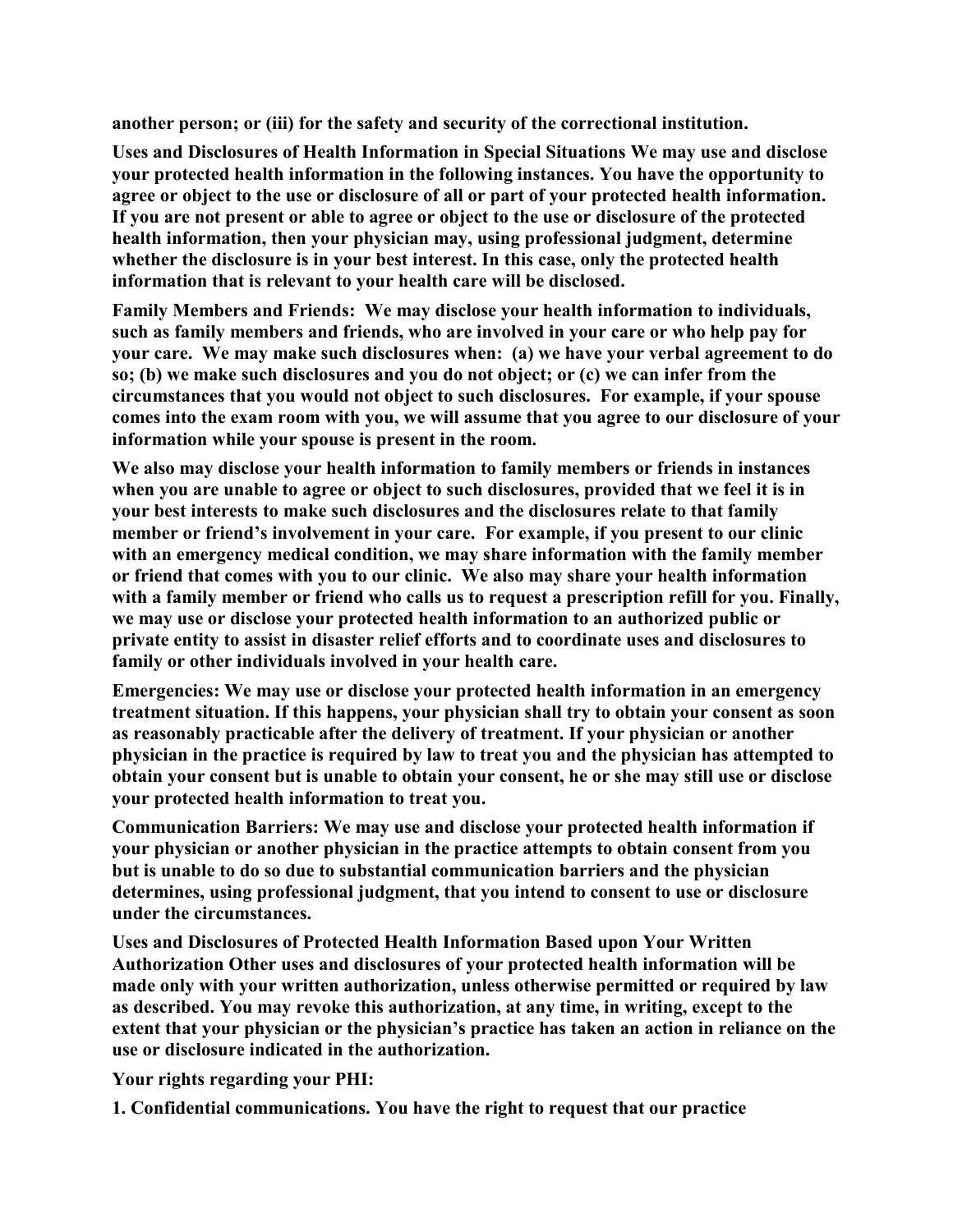**communicate with you about your health and related issues in a particular manner or at a certain location. For instance, you may ask that we contact you at home, rather than work. In order to request a type of confidential communication, you must make a written request to the Privacy Officer specifying the requested method of contact, or the location where you wish to be contacted. Our practice will accommodate reasonable requests. You do not need to give a reason for your request.** 

**2. Requesting restrictions. You have the right to request a restriction in our use or disclosure of your PHI for treatment, payment or health care operations. Additionally, you have the right to request that we restrict our disclosure of your PHI to only certain individuals involved in your care or the payment for your care, such as family members and friends. We are not required to agree to your request; however, if we do agree, we are**  bound by our agreement except when otherwise required by law, in emergencies or when **the information is necessary to treat you. In order to request a restriction in our use or disclosure of your PHI, you must make your request in writing to the Privacy Officer. Your request must describe in a clear and concise fashion:** 

**• The information you wish restricted, • Whether you are requesting to limit our practice's use, disclosure or both, • To whom you want the limits to apply.** 

**3. Inspection and copies. You have the right to inspect and obtain a copy of the PHI that may be used to make decisions about you, including patient medical records and billing records, but not including psychotherapy notes. You must submit your request in writing to the Privacy Officer in order to inspect and/or obtain a copy of your PHI. Our practice may charge a fee for the costs of copying, mailing, labor and supplies associated with your request. Our practice may deny your request to inspect and/or copy in certain limited circumstances; however, you may request a review of our denial. Another licensed health care professional chosen by us will conduct reviews.** 

**4. Amendment. You may ask us to amend your health information if you believe it is incorrect or incomplete, and you may request an amendment for as long as the information is kept by or for our practice. To request an amendment, your request must be made in writing and submitted to the Privacy Officer. You must provide us with a reason that supports your request for amendment. Our practice will deny your request if you fail to submit your request (and the reason supporting your request) in writing. Also, we may deny your request if you ask us to amend information that is in our opinion: (a) accurate and complete; (b) not part of the PHI kept by or for the practice; (c) not part of the PHI which you would be permitted to inspect and copy; or (d) not created by our practice, unless the individual or entity that created the information is not available to amend the information.** 

**5. Accounting of disclosures. All of our patients have the right to request an "accounting of disclosures." An "accounting of disclosures" is a list of certain non-routine disclosures our practice has made of your PHI for purposes not related to treatment, payment or operations. Use of your PHI as part of the routine patient care in our practice is not required to be documented – for example, the doctor sharing information with the nurse; or the billing department using your information to file your insurance claim. In order to obtain an accounting of disclosures, you must submit your request in writing to the Privacy Officer. All requests for an "accounting of disclosures" must state a time period, which may not be longer than six (6) years from the date of disclosure and may not include dates**